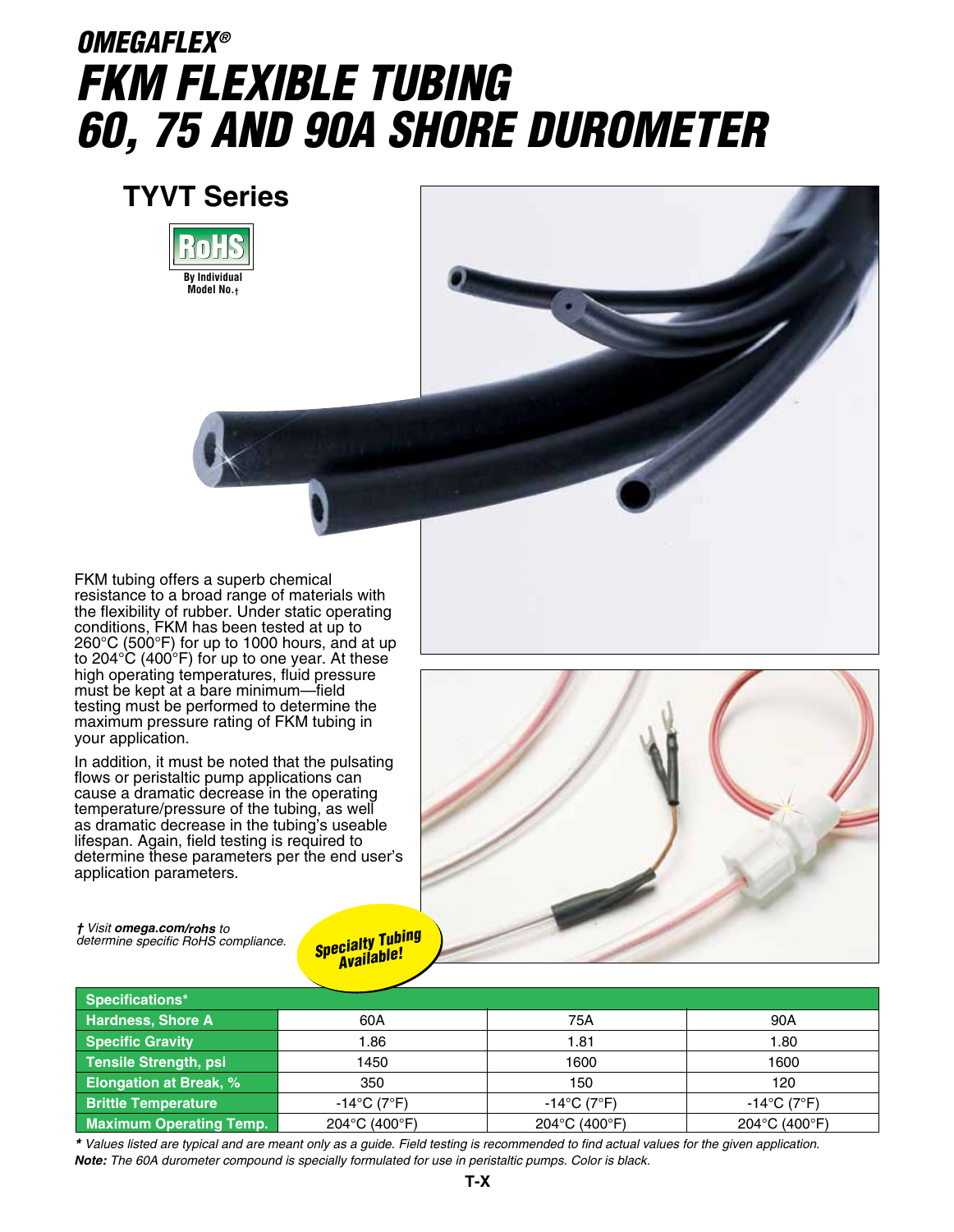| <b>To Order</b>                                              |                                 |                                |                                 |                |                         |                        |  |  |
|--------------------------------------------------------------|---------------------------------|--------------------------------|---------------------------------|----------------|-------------------------|------------------------|--|--|
| <b>1/22 to 1" OD F Flexible Tubing, 60 Shore A Durometer</b> |                                 |                                |                                 |                |                         |                        |  |  |
| <b>Model No.</b>                                             | <b>OD Nom. (inch)</b>           | D (inch)                       | <b>Wall (inch)</b>              | ID (±) (inch)  | Wall Tol $(\pm)$ (inch) | <b>Std Length (ft)</b> |  |  |
| TYVT6-532132-250                                             | $\frac{5}{32}$                  | $\frac{1}{32}$                 | $\frac{1}{6}$                   | 0.008          | 0.008                   | 250                    |  |  |
| TYVT6-18116-250                                              | $\frac{1}{8}$                   | $\frac{1}{6}$                  | $\frac{1}{32}$                  | 0.01           | 0.005                   | 250                    |  |  |
| TYVT6-316116-100                                             | $\frac{3}{16}$                  | $\frac{1}{6}$                  | $\frac{1}{16}$                  | 0.01           | 0.008                   | 100                    |  |  |
| TYVT6-14116-100                                              | $\frac{1}{4}$                   | $\frac{1}{16}$                 | $\frac{3}{32}$                  | 0.01           | 0.008                   | 100                    |  |  |
| TYVT6-516116-100                                             | $\frac{5}{16}$                  | $\frac{1}{16}$                 | $\frac{1}{4}$                   | 0.01           | 0.01                    | 100                    |  |  |
| TYVT6-38116-100                                              | $\frac{3}{8}$                   | $\frac{1}{16}$                 | $\frac{5}{32}$                  | 0.01           | 0.012                   | 100                    |  |  |
| TYVT6-31618-100                                              | $\frac{3}{16}$                  | $\frac{1}{8}$                  | $\frac{1}{32}$                  | 0.01           | 0.008                   | 100                    |  |  |
| TYVT6-1418-100                                               | $\frac{1}{4}$                   | $\frac{1}{8}$                  | $\frac{1}{16}$                  | 0.01           | 0.008                   | 100                    |  |  |
| TYVT6-51618-100                                              | $\frac{5}{16}$                  | $\frac{1}{8}$                  | $\frac{3}{32}$                  | 0.01           | 080.008                 | 100                    |  |  |
| TYVT6-3818-100                                               | $\frac{3}{8}$                   | $\frac{1}{8}$                  | $\frac{1}{8}$                   | 0.01           | 0.01                    | 100                    |  |  |
| TYVT6-14316-100                                              | $\frac{1}{4}$                   | $\frac{3}{16}$                 | $\frac{1}{32}$                  | 0.015          | 080.008                 | 100                    |  |  |
| TYVT6-516316-100                                             | $\frac{5}{16}$                  | $\frac{3}{16}$                 | $\frac{1}{16}$                  | 0.015          | 080.008                 | 100                    |  |  |
| TYVT6-38316-100                                              | $\frac{3}{8}$                   | $\frac{3}{16}$                 | $\frac{3}{32}$                  | 0.015          | 080.008                 | 100                    |  |  |
| TYVT6-716316-100                                             | $\frac{7}{16}$                  | $\frac{3}{16}$                 | $\frac{1}{8}$                   | 0.015          | 0.01                    | 100                    |  |  |
| TYVT6-12316-100                                              | $\frac{1}{2}$                   | $\frac{3}{16}$                 | $\frac{5}{32}$                  | 0.015          | 0.012                   | 100                    |  |  |
| TYVT6-916316-100                                             | $\frac{9}{16}$                  | $\frac{3}{16}$                 | $\frac{3}{16}$                  | 0.015          | 0.012                   | 100                    |  |  |
| TYVT6-58316-100                                              | $\frac{5}{8}$                   | $\frac{3}{16}$                 | $\frac{7}{32}$                  | 0.015          | 0.012                   | 100                    |  |  |
| TYVT6-51614-100                                              | $\frac{5}{16}$                  | $\frac{1}{4}$                  | $\frac{1}{32}$                  | 0.017          | 050.005                 | 100                    |  |  |
| TYVT6-3814-100                                               | $\frac{3}{8}$                   | $\frac{1}{4}$                  | $\frac{1}{16}$                  | 0.017          | 080.008                 | 100                    |  |  |
| TYVT6-1214-100                                               | $\frac{1}{2}$<br>$\frac{9}{16}$ | $\frac{1}{4}$<br>$\frac{1}{4}$ | $\frac{1}{8}$<br>$\frac{5}{32}$ | 0.017          | 0.01<br>0.012           | 100                    |  |  |
| TYVT6-91614-100                                              | $\frac{5}{8}$                   | $\frac{1}{4}$                  | $\frac{3}{16}$                  | 0.017          |                         | 100                    |  |  |
| TYVT6-5814-100                                               | $\frac{7}{16}$                  | $\frac{3}{8}$                  | $\frac{1}{32}$                  | 0.017<br>0.018 | 0.012<br>080.008        | 100<br>100             |  |  |
| TYVT6-71638-100<br>TYVT6-1238-100                            | $\frac{1}{2}$                   | $\frac{3}{8}$                  | $\frac{1}{6}$                   | 0.018          | 080.008                 | 100                    |  |  |
| TYVT6-91638-100                                              | $\frac{9}{16}$                  | $\frac{3}{8}$                  | $\frac{3}{32}$                  | 0.018          | 0.01                    | 100                    |  |  |
| TYVT6-5838-100                                               | $\frac{5}{8}$                   | $\frac{3}{8}$                  | $\frac{1}{8}$                   | 0.018          | 0.012                   | 100                    |  |  |
| TYVT6-3438-100                                               | $\frac{3}{4}$                   | $\frac{3}{8}$                  | $\frac{3}{16}$                  | 0.018          | 0.012                   | 100                    |  |  |
| TYVT6-7838-100                                               | $\frac{7}{8}$                   | $\frac{3}{8}$                  | $\frac{1}{4}$                   | 0.018          | 0.012                   | 100                    |  |  |
| TYVT6-34716-100                                              | $\frac{3}{4}$                   | $\frac{7}{16}$                 | $\frac{5}{32}$                  | 0.018          | 0.012                   | 100                    |  |  |
| TYVT6-5812-100                                               | $\frac{5}{8}$                   | $\frac{1}{2}$                  | $\frac{1}{16}$                  | 0.02           | 080.008                 | 100                    |  |  |
| TYVT6-111612-100                                             | $\frac{11}{16}$                 | $\frac{1}{2}$                  | $\frac{3}{32}$                  | 0.02           | 0.01                    | 100                    |  |  |
| TYVT6-3412-100                                               | $\frac{3}{4}$                   | $\frac{1}{2}$                  | $\frac{1}{8}$                   | 0.02           | 0.012                   | 100                    |  |  |
| TYVT6-7812-100                                               | $\frac{7}{8}$                   | $\frac{1}{2}$                  | $\frac{3}{16}$                  | 0.02           | 0.012                   | 100                    |  |  |
| TYVT6-112-100                                                | $\mathbf{1}$                    | $\frac{1}{2}$                  | $\frac{1}{4}$                   | 0.02           | 0.014                   | 100                    |  |  |
| TYVT6-151658-100                                             | 15/16                           | $\frac{5}{8}$                  | $\frac{3}{32}$                  | 0.022          | 0.01                    | 100                    |  |  |
| TYVT6-7858-100                                               | $\frac{7}{8}$                   | $\frac{5}{8}$                  | $\frac{1}{8}$                   | 0.022          | 0.012                   | 100                    |  |  |
| TYVT6-158-100                                                | 1                               | $\frac{5}{8}$                  | $\frac{3}{16}$                  | 0.022          | 0.012                   | 100                    |  |  |
| TYVT6-134-100                                                | $\mathbf{1}$                    | $\frac{3}{4}$                  | $\frac{1}{8}$                   | 0.022          | 0.012                   | 100                    |  |  |
| TYVT6-178-100                                                | 1                               | $\frac{7}{8}$                  | $\frac{1}{6}$                   | 0.025          | 0.01                    | 100                    |  |  |
| 5/32 to 5/8" OD Tubing, 75 Shore A Durometer                 |                                 |                                |                                 |                |                         |                        |  |  |
| TYVT7-532132-250                                             | $\frac{5}{32}$                  | $\frac{1}{32}$                 | $\frac{1}{16}$                  | 0.008          | 080.008                 | 250                    |  |  |
| TYVT7-18116-250                                              | $\frac{1}{6}$                   | $\frac{1}{4}$                  | $\frac{1}{2}$                   | 0.01           | 050.005                 | 250                    |  |  |
| <u>TYVT7-316116-100</u>                                      | $\frac{3}{16}$                  | $\frac{1}{6}$                  | $\frac{1}{6}$                   | 0.01           | 080.008                 | 100                    |  |  |
| TYVT7-14116-100                                              | $\frac{1}{4}$                   | $\frac{1}{16}$                 | $\frac{3}{32}$                  | 0.01           | 080.008                 | 100                    |  |  |
| TYVT7-516116-100                                             | $\frac{5}{16}$                  | $\frac{1}{16}$                 | $\frac{1}{4}$                   | 0.01           | 0.01                    | 100                    |  |  |
| TYVT7-38116-100                                              | $\frac{3}{8}$                   | $\frac{1}{16}$                 | $\frac{5}{32}$                  | 0.01           | 0.012                   | 100                    |  |  |
| TYVT7-31618-100                                              | $\frac{3}{16}$                  | $\frac{1}{8}$                  | $\frac{1}{32}$                  | 0.01           | 080.008                 | 100                    |  |  |
| TYVT7-1418-100                                               | $\frac{1}{4}$                   | $\frac{1}{8}$                  | $\frac{1}{16}$                  | 0.01           | 080.008                 | 100                    |  |  |
| TYVT7-51618-100                                              | $\frac{5}{16}$<br>$\frac{3}{8}$ | $\frac{1}{8}$<br>$\frac{1}{8}$ | $\frac{3}{32}$<br>$\frac{1}{8}$ | 0.01<br>0.01   | 080.008                 | 100                    |  |  |
| TYVT7-3818-100                                               | $\frac{1}{4}$                   | $\frac{3}{16}$                 | $\frac{1}{32}$                  | 0.015          | 0.01                    | 100                    |  |  |
| <u>TYVT7-14316-100</u><br>TYVT7-516316-100                   | $\frac{5}{16}$                  | $\frac{3}{16}$                 | $\frac{1}{6}$                   | 0.015          | 080.008<br>080.008      | 100<br>100             |  |  |
| TYVT7-38316-100                                              | $\frac{3}{8}$                   | $\frac{3}{16}$                 | $\frac{3}{32}$                  | 0.015          | 080.008                 | 100                    |  |  |
| TYVT7-716316-100                                             | $\frac{7}{16}$                  | $\frac{3}{16}$                 | $\frac{1}{8}$                   | 0.015          | 0.01                    | 100                    |  |  |
| TYVT7-12316-100                                              | $\frac{1}{2}$                   | $\frac{3}{16}$                 | $\frac{5}{32}$                  | 0.015          | 0.012                   | 100                    |  |  |
| TYVT7-916316-100                                             | $\frac{9}{16}$                  | $\frac{3}{16}$                 | $\frac{3}{16}$                  | 0.015          | 0.012                   | 100                    |  |  |
| <u>TYVT7-58316-100</u>                                       | $\frac{5}{8}$                   | $\frac{3}{16}$                 | $\frac{7}{32}$                  | 0.015          | 0.012                   | 100                    |  |  |
| TYVT7-51614-100                                              | $\frac{5}{16}$                  | $\frac{1}{4}$                  | $\frac{1}{32}$                  | 0.017          | 050.005                 | 100                    |  |  |
| TYVT7-3814-100                                               | $\frac{3}{8}$                   | $\frac{1}{4}$                  | $\frac{1}{6}$                   | 0.017          | 080.008                 | 100                    |  |  |
| TYVT7-71614-100                                              | $\frac{7}{16}$                  | $\frac{1}{4}$                  | $\frac{3}{32}$                  | 0.017          | 080.008                 | 100                    |  |  |
| TYVT7-1214-100                                               | $\frac{1}{2}$                   | $\frac{1}{4}$                  | $\frac{1}{8}$                   | 0.017          | 0.01                    | 100                    |  |  |
| TYVT7-91614-100                                              | $\frac{9}{16}$                  | $\frac{1}{4}$                  | $\frac{5}{32}$                  | 0.017          | 0.012                   | 100                    |  |  |
| TYVT7-5814-100                                               | $\frac{5}{8}$                   | $\frac{1}{4}$                  | $\frac{3}{16}$                  | 0.017          | 0.012                   | 100                    |  |  |
| TYVT7-71638-100                                              | $\frac{7}{16}$                  | $\frac{3}{8}$                  | $\frac{1}{32}$                  | 0.018          | 08                      | 100                    |  |  |
| TYVT7-1238-100                                               | $\frac{1}{2}$                   | $\frac{3}{8}$                  | $\frac{1}{16}$                  | 0.018          | 08                      | 100                    |  |  |
| TYVT7-91638-100                                              | $\frac{9}{16}$                  | $\frac{3}{8}$                  | $\frac{3}{32}$                  | 0.018          | 0.01                    | 100                    |  |  |
| TYVT7-5838-100                                               | $\frac{5}{8}$                   | $\frac{3}{8}$                  | $\frac{1}{8}$                   | 0.018          | 0.012                   | 100                    |  |  |

*Ordering Example: TYVT6-18116-250, 250' of tubing, 1 ⁄8" OD, 1 ⁄16" ID, 1 ⁄32" wall, 60A Shore durometer.*

**T**